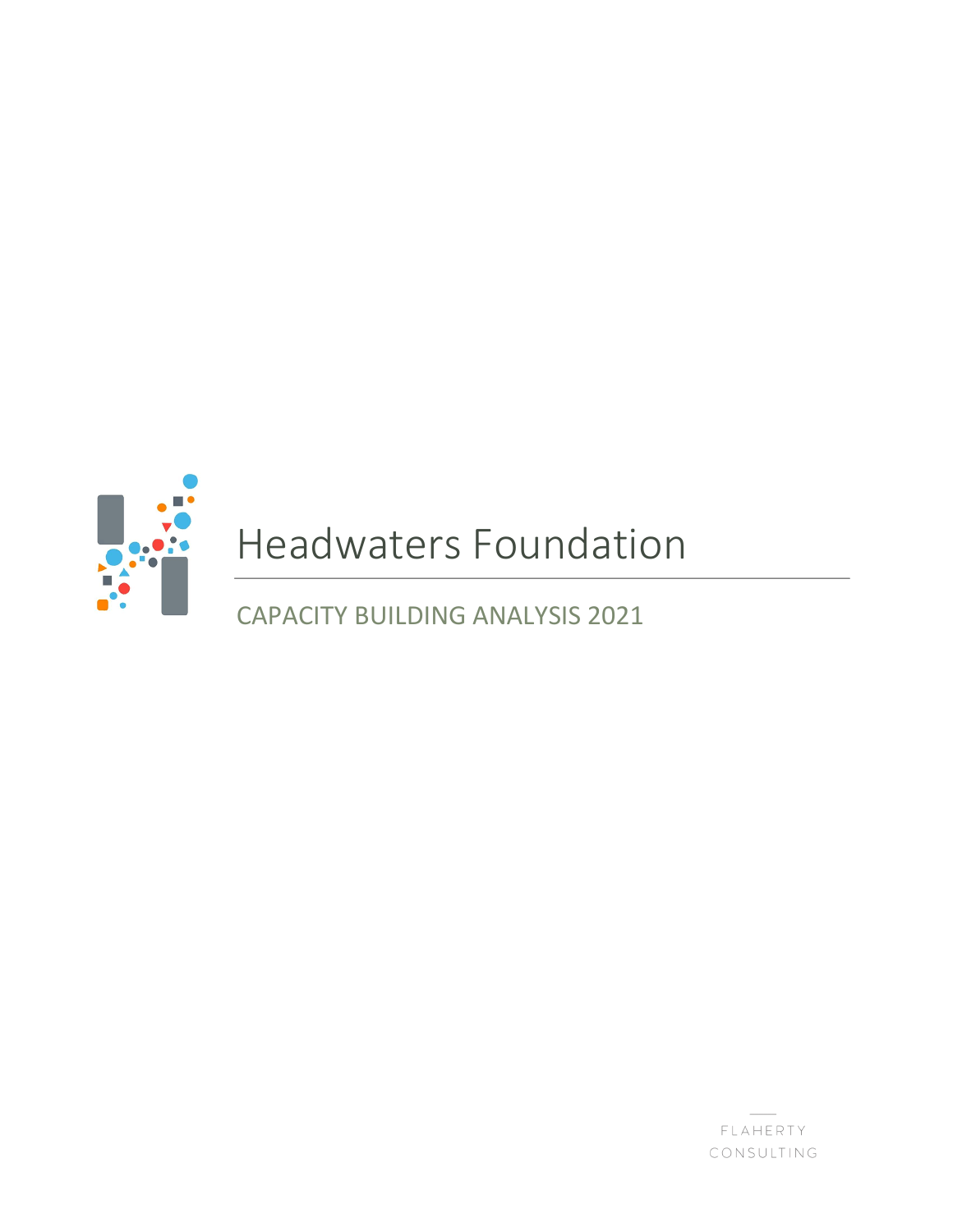# **Table of Contents**

 $\frac{F}{C}$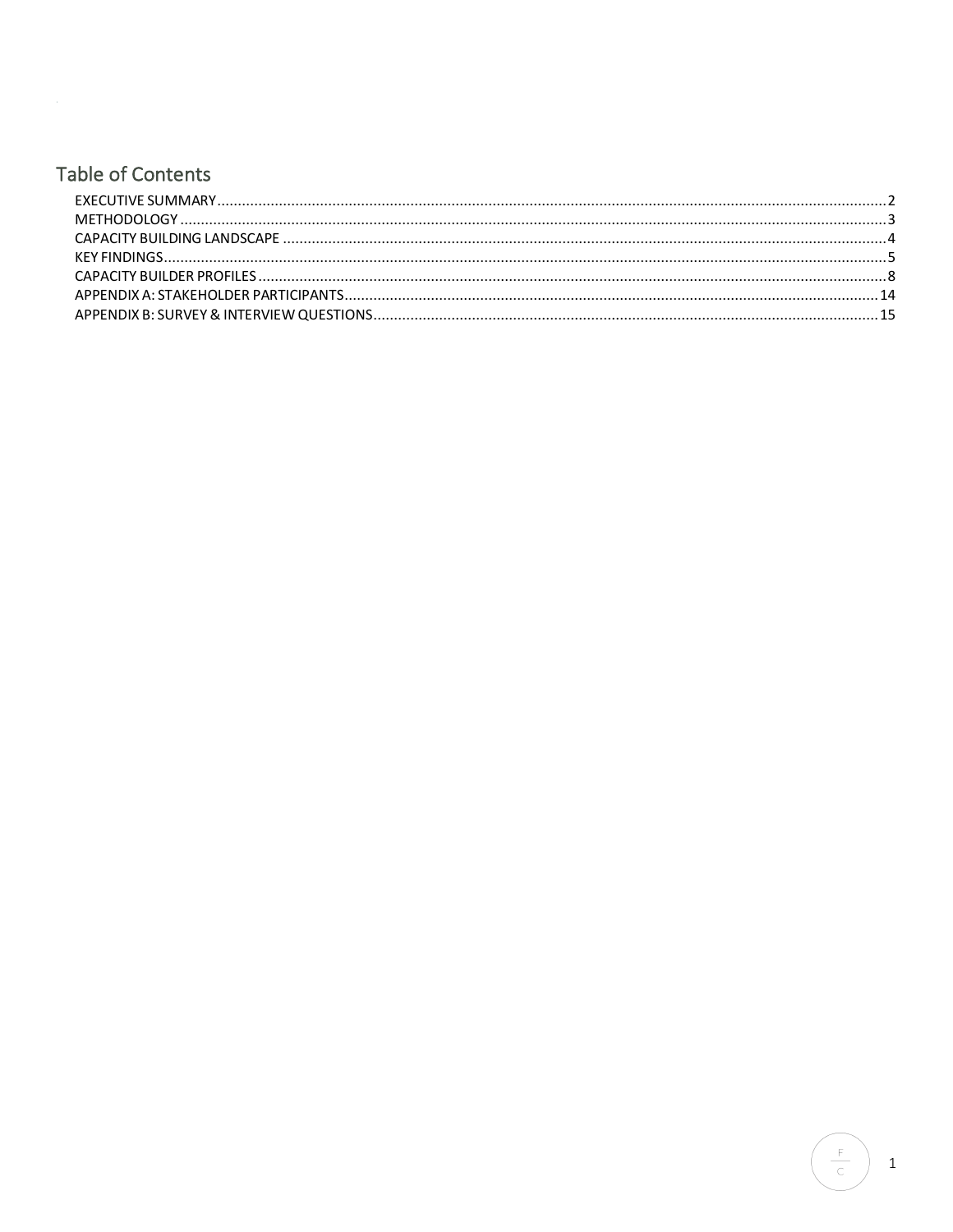# EXECUTIVE SUMMARY

As a community-driven foundation, Headwaters strives to listen and respond to the needs of the communities they serve. As a result, this past Spring, Headwaters worked with a team of researchers to conduct a needs assessment to identify the challenges and priorities among grantees related to organizational capacity, advocacy, and community leadership.

The needs assessment results prompted Headwaters to learn more about the capacity-building landscape in Montana. In particular, how organizations develop and strengthen the skills, instincts, abilities, strategies, and resources that foster an organization's strength and sustainability related to operations. The first part of this process invited capacity builders to participate through a survey and brief interview to understand what is offered in Montana, what barriers are present, and visions for the future. Headwaters engaged Keegan Flaherty of Flaherty Consulting to facilitate this project.

This analysis demonstrates that Montana encompasses a variety of stakeholders who work along a spectrum from systems-level change to strengthening individuals. The diversity of capacity-building opportunities paired with funders who are willing to invest in sustainability creates many opportunities for organizations to become stronger and more sustainable. Further, capacity builders agree that leadership development is an essential strategic element in developing organizational efficiencies, generating more impactful services for community members.

Capacity building in Montana does not come without its challenges. Thirty-eight percent of our nonprofits are in rural areas, and our large state makes it difficult to provide equal access to resources for rural communities. In addition, the Covid-19 pandemic has put a strain on organizations and individuals to dedicate time to improve capacity, skills, and knowledge. Lastly, Montana capacity builders are not working together to provide educational opportunities that meet the needs of organizations and their leaders.

Capacity builders have opportunities to build upon what already exists to serve rural communities better, invest in multifaceted educational opportunities for individuals, and design replicable staffing models. Stakeholders are also willing to leverage current capacity-building funds to fund problem-solving initiatives for capacity-building barriers. There are many ways to improve capacity building for Montana's nonprofit sector by working at the system level down to the individual approach.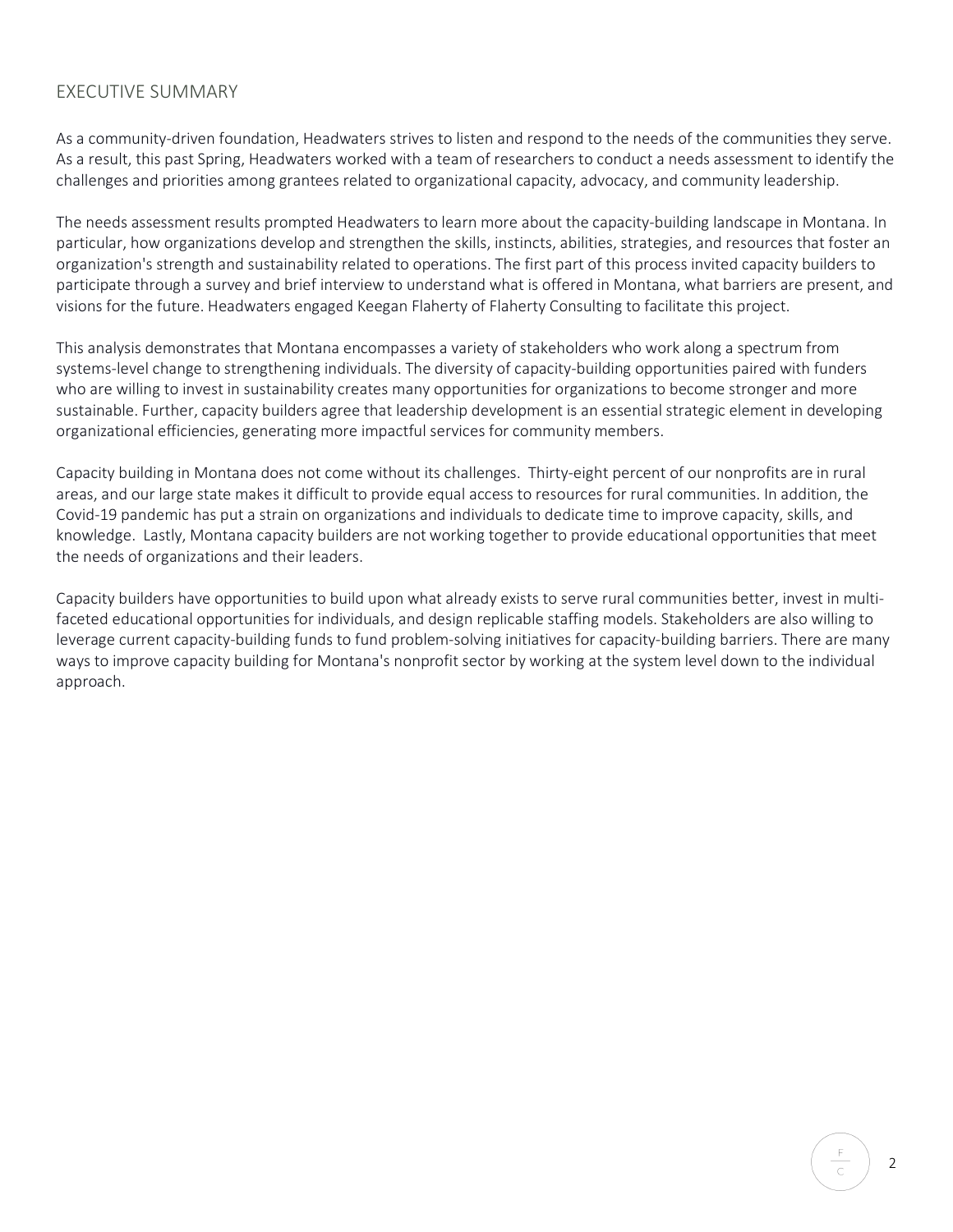# METHODOLOGY

# Needs assessment

To gain context and understand Headwater's grantees' current needs, the consultant reviewed the Headwaters Foundation *2021 Grantee Needs Assessment Organizational Capacity & Leadership Development* report completed by the University of Montana Center for Children, Families, and Workforce Development in July of 2021.

# Survey

A survey was disseminated to understand whom capacity-building funders and providers are serving, what types of services are offered, and how they provide services. Those surveyed and survey questions can be found in Appendices A and B. Results from the survey are reflected in the *Capacity Building Landscape* and *Analysis* sections of this analysis.

# Interviews

An additional component of the landscape analysis was seeking feedback and opinions from capacity-building funders and providers. The consultant conducted eleven interviews to learn more about what makes organizations unique, what strengths or barriers organizations experience, and what visions for capacity building. Those interviewed and interview questions can be found in Appendices A and B. Results from these interviews are reflected in the *Capacity Building Landscape* and *Analysis* sections of this analysis.

# Analysis

The consultant analyzed the survey and interview results to summarize overall trends through survey data and discussions with interviewees. The *Capacity Building Landscape* and *Analysis* sections outline Montana's strengths, challenges, and opportunities for capacity building.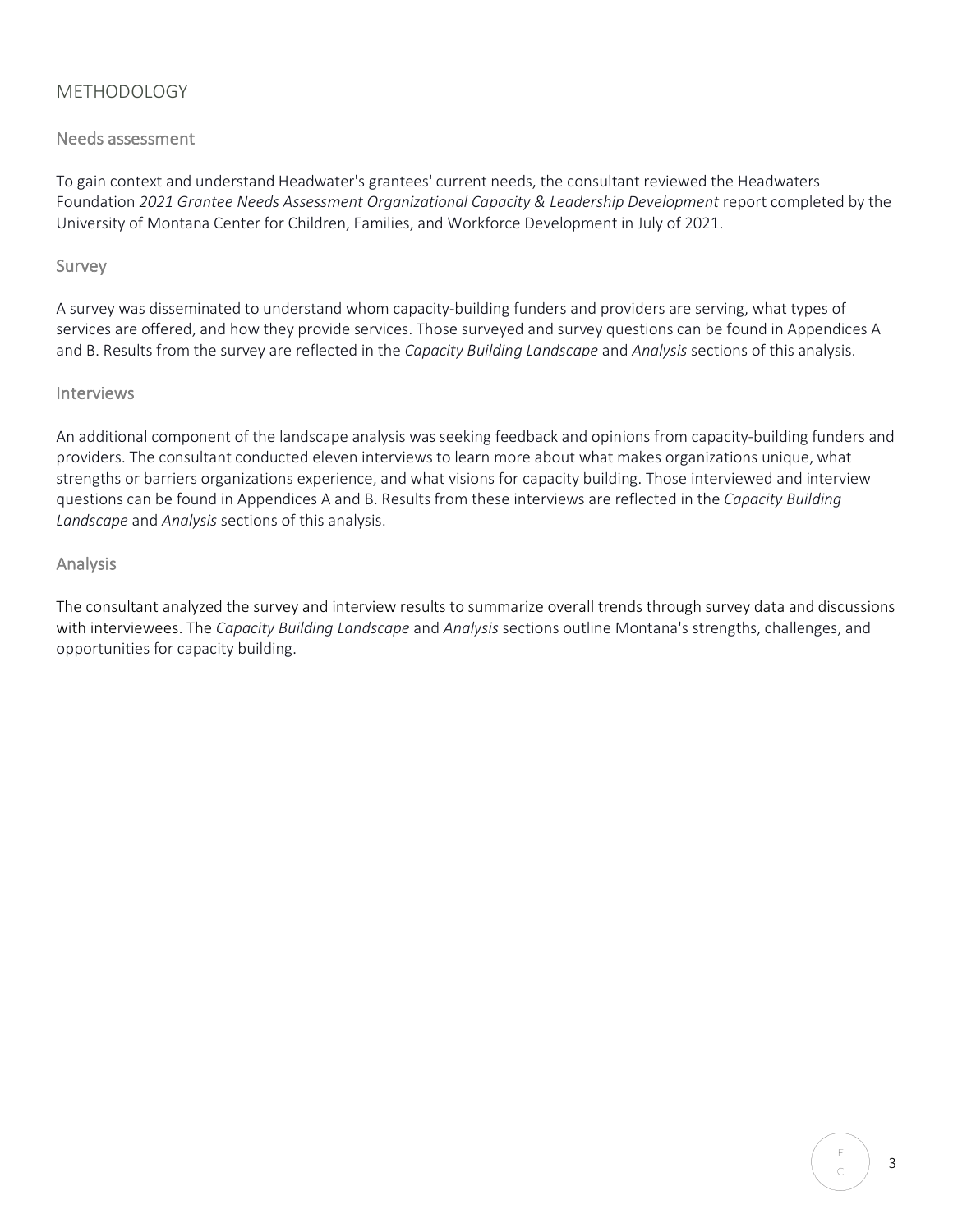# CAPACITY BUILDING LANDSCAPE

# Geography

Eleven capacity builders participated in the surveys and interviews. Of those, eighty-two percent of capacity-building participants provide services statewide, and eighteen percent provide services in Western Montana. Capacity-building funders are located throughout the state in Billings, Bozeman, Helena, Missoula, and Whitefish. In contrast, capacity builders who provide specific services for organizations and individuals are primarily headquartered in Missoula and Helena.



# Sectors & Service Delivery

Capacity-building participants serve a diversity of nonprofit sectors. Education, social service, and health-related nonprofit sectors represent the sectors that receive the most attention from capacity builders. Recreation, economic development, civil rights, and legal sectors are served the least.

Capacity builders provide their services through various formal and informal methods, mainly through group training, conferences, and one-on-one consulting. Networking and degrees or certificates are only provided by two capacity builders.



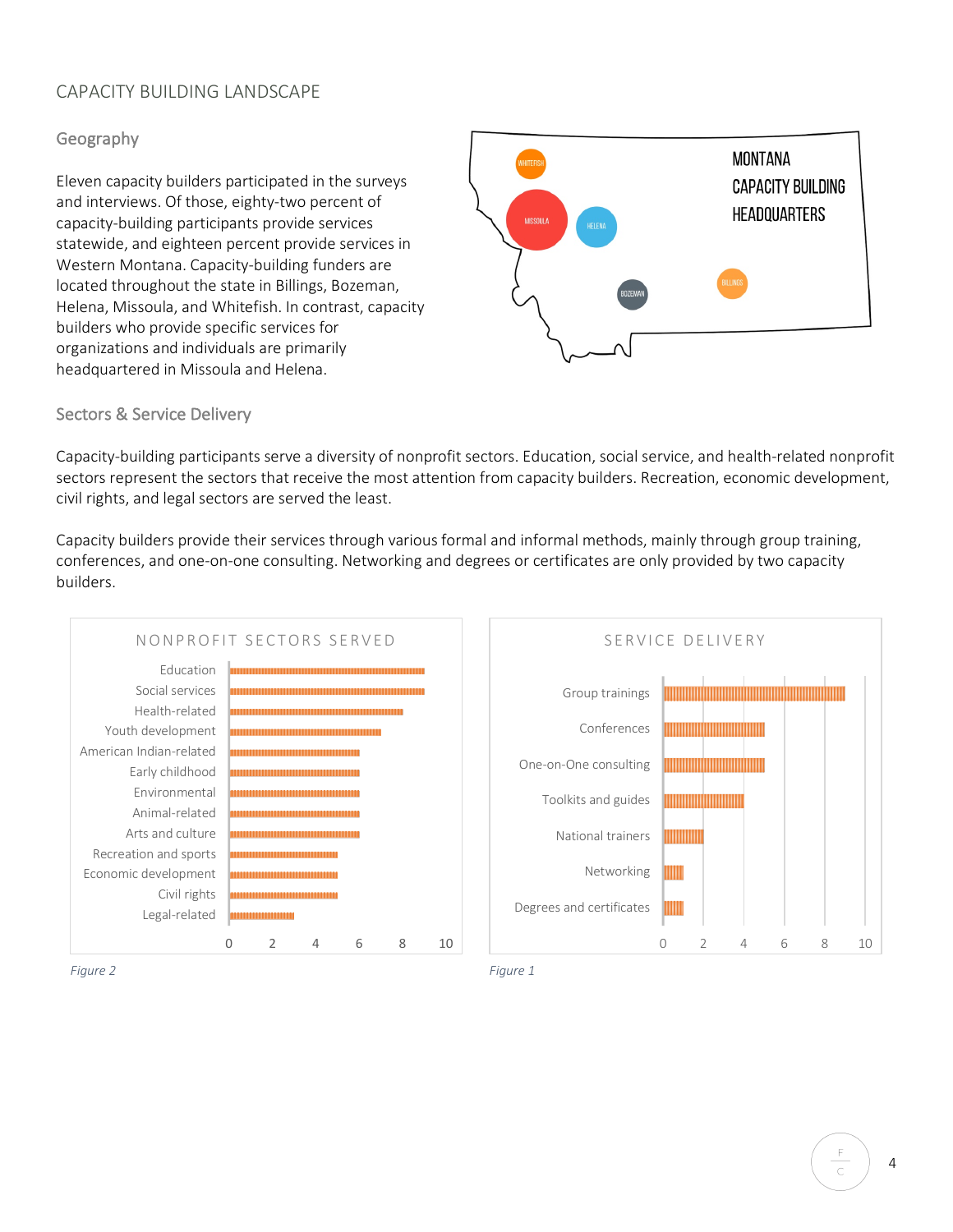# Services offered

Capacity-building is the process of developing and strengthening the skills, instincts, abilities, strategies, and resources that foster an organization's strength and sustainability. Capacity-building participants provide various services to promote Montana's nonprofit and individual strengths, mainly through fund development, strategic planning, operational efficiency, and communications. In addition, capacity builders are focusing their efforts on communications, financial management, fund development, strategic planning, operational efficiency, and board governance.



# KEY FINDINGS

# **Strengths**

Montana encompasses a variety of capacity builders that operate in different capacities. Stakeholders are working along a spectrum from systems-level change to influencing individual leaders. Activities include financing capacity building activities, the convening of partners to solve problems, formal education, group training, peer learning, personal coaching, and informal discussions. The diversity of offerings is beneficial, as each nonprofit organization and leader are unique, and this multi-faceted approach can meet organizations and individuals where they are at.

Funders are willing to collaborate to strengthen the nonprofit sector through capacity building. Funders profoundly understand how capacity building strengthens an organization and establishes sustainability. As a result, they are willing to work together to pool resources to help nonprofits become more sustainable.

Capacity builders agree that leadership development is important and impactful. Analysis participants believe that it is essential to focus on developing leadership in the nonprofit sector, as those leaders then have the skills and knowledge to create operational efficiencies within their organization. Subsequently, operational efficiencies translate to more impactful services within communities.

Montana nonprofit employees are willing to leverage skills, resources, and expertise to achieve a shared vision. Capacity builders reported a strong enthusiasm from nonprofit employees to invest time and resources in

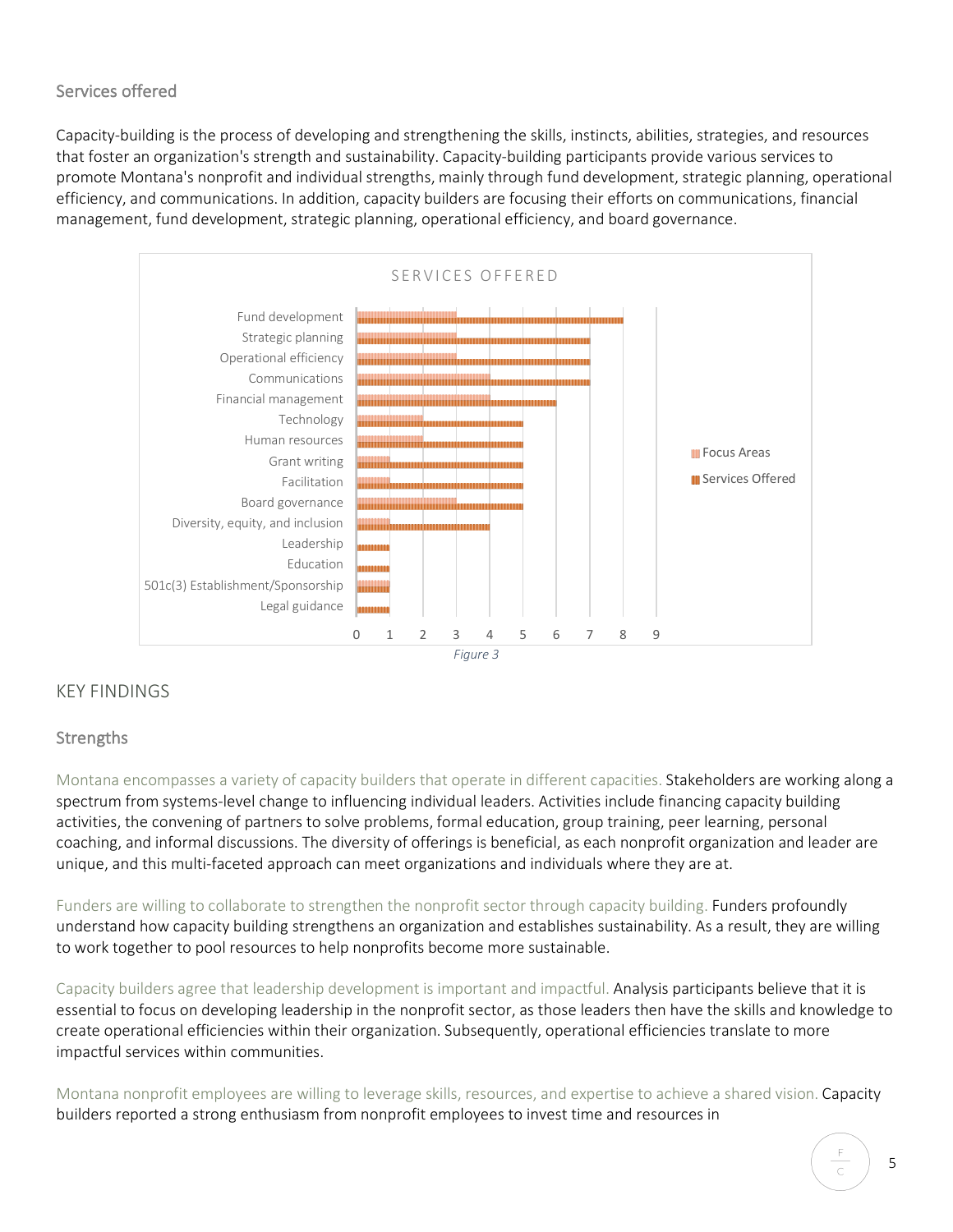capacity building. By strengthening skills, strategies, and resources, it fosters the organization's success and the success of the community.

# **Challenges**

Montana is a large state, and rural communities have limited access to capacity-building resources. Thirty-eight percent of nonprofits operate in rural areas of Montana<sup>1</sup>. Participants noted that these communities lack tailored opportunities to increase their organization's strength and sustainability, improve skills and knowledge, develop strategies, and increase resources. This challenge aligns with the *Capacity Building Landscape Geography* section above – most capacity builders are located in non-rural cities in Western Montana.

A unified strategic effort is lacking among Montana stakeholders to develop comprehensive skill-building opportunities to meet the needs of nonprofit leaders. Many interviewees cited that an internal lack of capacity makes it difficult to meet external demand and dedicate time to collaborate with other partners to bolster existing offerings. As a result, silos are being developed among providers.

The Covid-19 pandemic has put a strain on organizations, making carving out time to build operational efficiencies challenging. Capacity builders reported that the pandemic has caused many organizations to shift their service model. As a result, it is challenging to delegate staff time to evaluate processes and procedures to improve capacity and sustainability.

Nonprofit employees lack time to build their skills and knowledge to strengthen their organization. Nonprofit employees' roles are often stretched beyond their scope. Interviewees noted that capacity and the pandemic have made it harder for individuals to prioritize opportunities for professional development. Moreover, nonprofit employees are paid on average 4% to 8%<sup>2</sup> less than for-profit employees, putting financial strain on an individual to invest in professional development opportunities.

# **Opportunities**

 $\overline{a}$ 

Develop and implement programming tailored for rural communities. There is an opportunity to build trust and relationships with rural communities to develop capacity-building programming unique to rural barriers and challenges. Using technology adopted during the pandemic, programming can be implemented to create connections among rural organizations and leaders to assist in capacity building.

Invest in capacity-building professional development opportunities that combine education, peer learning, and practical experience. Interviewees were clear that learning opportunities need to go beyond education, as there needs to be a bridge between content and application. Therefore, professional development offerings need to include peer learning and demonstrate their knowledge through practical experience. Using a multi-faceted approach, nonprofit leaders have the confidence to commit to understanding organizational life cycles, developing expertise, sharing knowledge and resources, developing collegial relationships, and holding one another accountable.

As seen in *Figures 2 and 3* above, opportunities exist that can build on current services provided by Missoula Nonprofit Center, Montana Nonprofit Association, Murdock Charitable Trust, UM Center for Children and Families, and UM Public Administration. Stakeholders identified Montana nonprofit leaders' professional development needs: management skills, major donor fundraising, financial literacy, community engagement, board governance, and policy.

<sup>1</sup> Montana Nonprofit Association. (2021, January). *Montana Nonprofit Economic Impact Report*.

<sup>2</sup> Payscale. (2018). *Nonprofit Jobs Pay Less but Mean More*.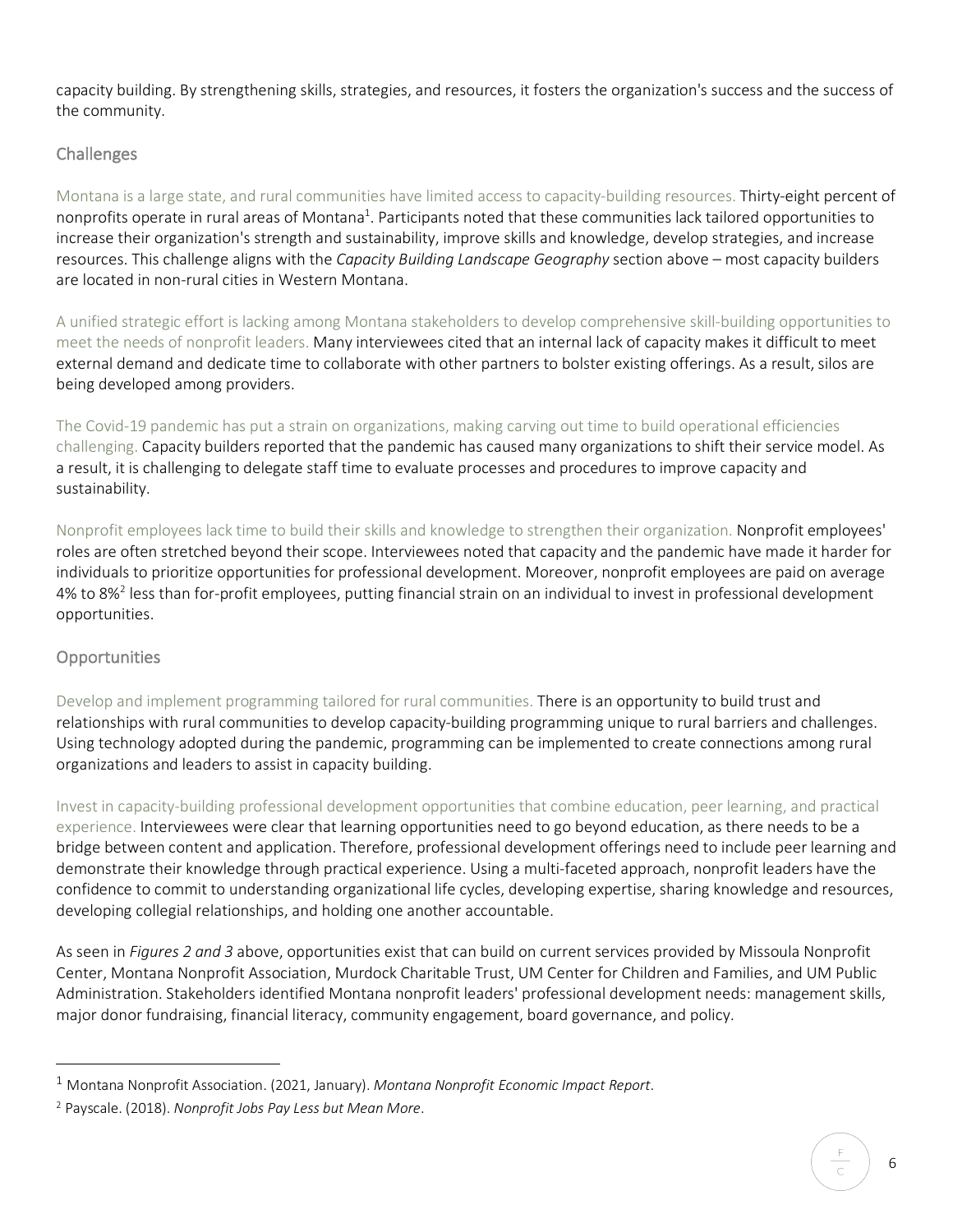Design a model for shared administrative staffing to enhance operational efficiencies. Capacity builders noted a need for shared staffing related to financial management, compliance, data analysis, and grant writing. Organizations are only as strong as their finances and staffing, and therefore, developing a model for shared staffing provides an opportunity to improve capacity, sustainability, and cost-share among organizations. Creating a replicable model for nonprofits provides a step-by-step guide to ensure success and provide risk management.

Leverage current capacity-building funders to engage new donors to fund initiatives for capacity building. Not all funders understand how capacity building relates to sustainability. There is an opportunity for funders who believe in investing in sustainability to engage new funders in pooling resources to finance solutions to capacity-building barriers. Funding initiatives can address operational efficiencies, technology gaps, reduce professional development costs, and underwrite contractors.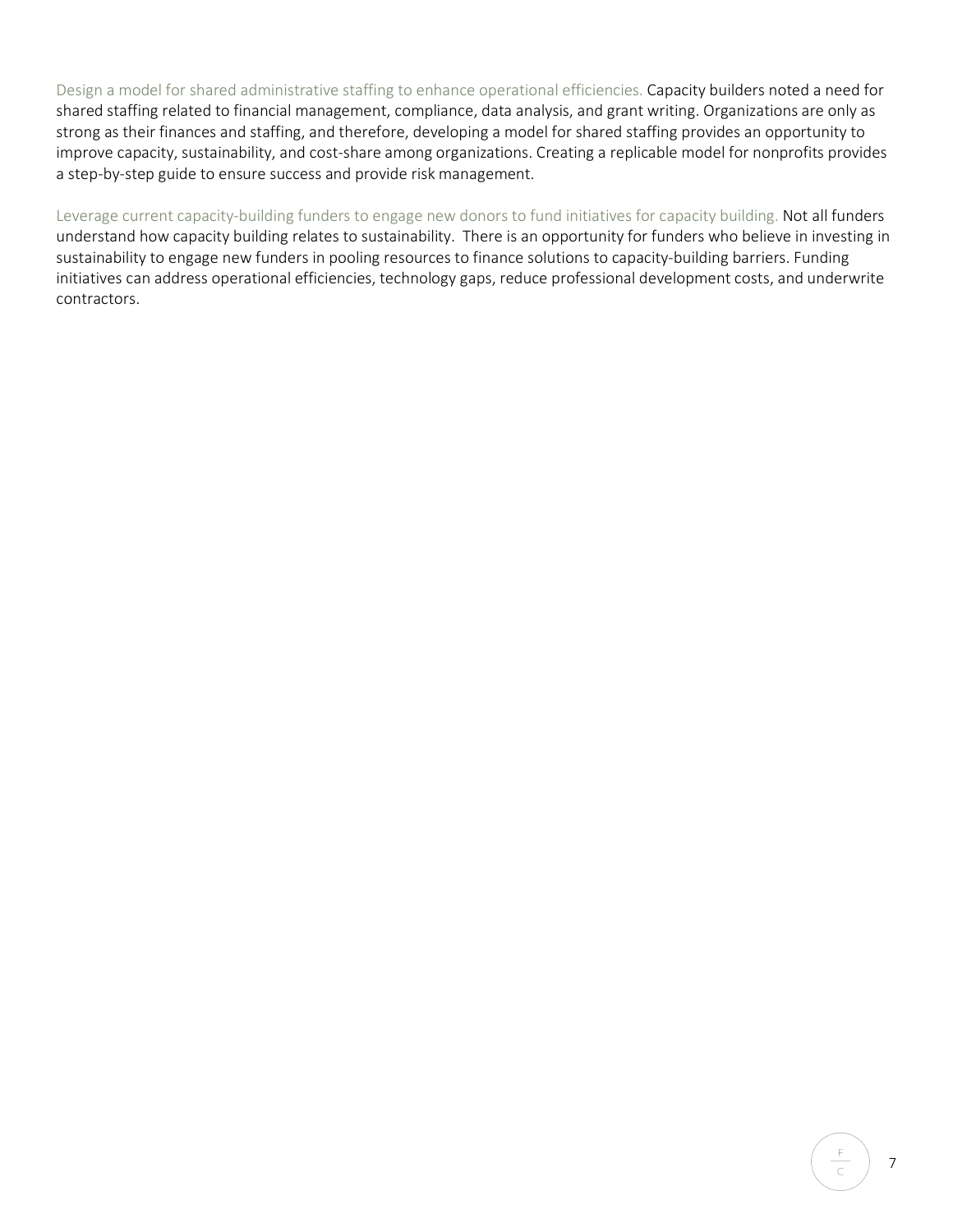# CAPACITY BUILDER PROFILES



# ACCELERATE MONTANA & BLACKSTONE LAUNCHPAD

*Service Area* Statewide

*Headquarters*  Missoula

*Focus Areas*

# *Services*

Venture coaching, internships, jobs, competitions, events, courses

Economic & Workforce Development across the state of Montana

# *Mission*

To provide UM students and Montana community members the opportunity to explore entrepreneurship, create a viable career path, develop entrepreneur skills and mindsets.

#### *Primary Clients*

Economic Development and Education

#### *Service Delivery*

One-on-one consulting, Group training or webinars



# HIGH STAKES FOUNDATION

*Service Area* Statewide

#### *Services*

Meetings to support and help connect them to the right resources.

# *Headquarters* Missoula

*Focus Areas*

Financial Management and Accounting, Fund Development, Human Resources, Marketing and Communications, Operational Efficiency, Strategic Planning, Technology

### *Mission*

Supporting visionary people and organizations in Montana through grants and program-related investments. High Stakes Foundation funds transformational ideas that promote equality, climate change solutions, economic development, local agriculture, sustainable communities, ecosystem preservation, and leadership.

#### *Primary Clients*

American Indian-related, Animal-related, Arts and culture, Civil rights, social action, and advocacy, Economic development, Environmental, Legal-related, Social services

#### *Service Delivery*

One-on-one consulting, Informal conversations when grantees ask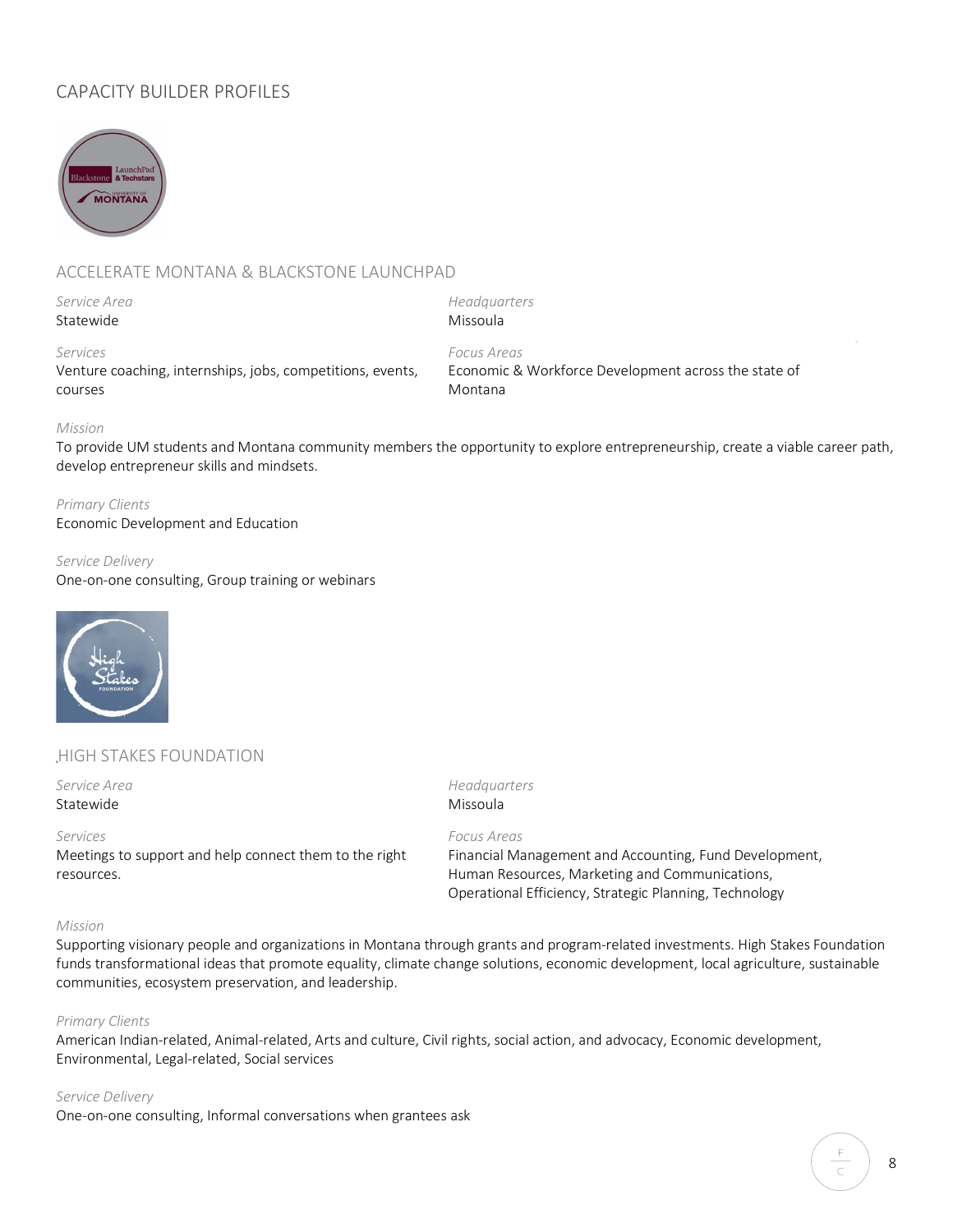

# MISSOULA NONPROFIT CENTER

*Service Area Western Montana*

#### *Services*

Board Governance, Facilitation, Financial Management and Accounting, Fund Development, Grant Writing, Human Resources, Marketing and Communications, Operational Efficiency, Technology

*Headquarters* Missoula

*Focus Areas* Board Governance, Facilitation, Marketing and Communications

#### *Mission*

MNC provides our community's valued nonprofits with training, networking opportunities, information sharing, and more. We work to bring together Missoula's nonprofits to collaborate, create, and support one another.

#### *Primary Clients*

Animal-related, Arts and culture, Civil rights, social action, and advocacy, Early childhood, Education, Environmental, Health-related, Recreation and Sports, Social Services, Youth development

#### *Service Delivery*

Group training or webinars, networking events



# MONTANA COMMUNITY FOUNDATION

#### *Service Area* Statewide

*Headquarters* Helena

*Focus Areas*

#### *Services*

Financial Management and Accounting, Fund Development, Marketing and Communications, Endowments, Gift planning Financial Management and Accounting, Fund Development, Marketing and Communications

#### *Mission*

To create a culture of philanthropy so Montana communities can flourish.

#### *Primary Clients*

American Indian-related, Animal-related, Arts and culture, Civil rights, social action, and advocacy, Early childhood, Economic development, Education, Environmental, Health-related, Recreation and Sports, Social services, Youth development.

#### *Service Delivery*

Group training or webinars, Conferences, National and Regional Trainers, Toolkits and Guides, Working directly in communities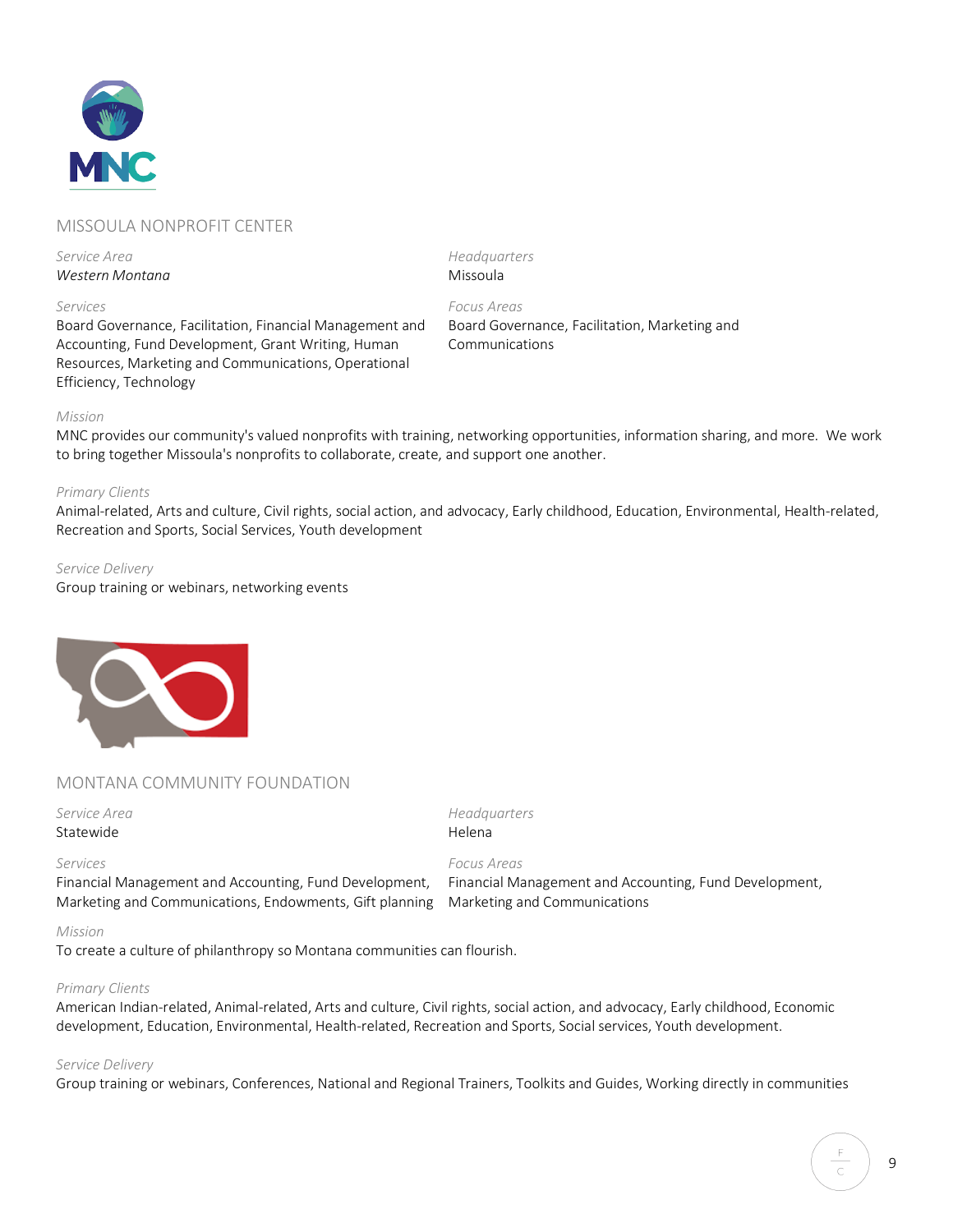

# MONTANA HEALTHCARE FOUNDATION

*Service Area* Statewide

*Services* Facilitation, Marketing and Communications, Operational Efficiency, Strategic Planning

*Mission* Health and Well Being of Montana.

*Primary Clients* American Indian-related, Health-related, Social services

*Service Delivery* Group training or webinars, Conferences



# **Montana Nonprofit Association**

# MONTANA NONPROFIT ASSOCIATION

*Service Area* Statewide

# *Services*

501c(3) Establishment or Fiscal sponsorship, Board Governance, Diversity, Equity, and Inclusion, Facilitation, Financial Management and Accounting, Fund Development, Grant Writing, Human Resources, Marketing and Communications, Operational Efficiency, Strategic Planning, Technology

*Headquarters* Helena

# *Focus Areas*

Board Governance, Financial Management and Accounting, Operational Efficiency

# *Mission*

Montana Nonprofit Association's mission is to provide leadership for Montana's nonprofit sector and partner with charitable nonprofits to promote a sustainable, networked, and influential sector.

# *Primary Clients*

American Indian-related, Animal-related, Arts and culture, Civil rights, social action, and advocacy, Early childhood, Economic development, Education, Environmental, Health-related, Legal-related, Recreation and Sports, Social services, Youth development

# *Service Delivery*

One-on-one consulting, Group training or webinars, Conferences, National and Regional Trainers, Toolkits and Guides

*Headquarters* Bozeman

*Focus Areas* Strategic Planning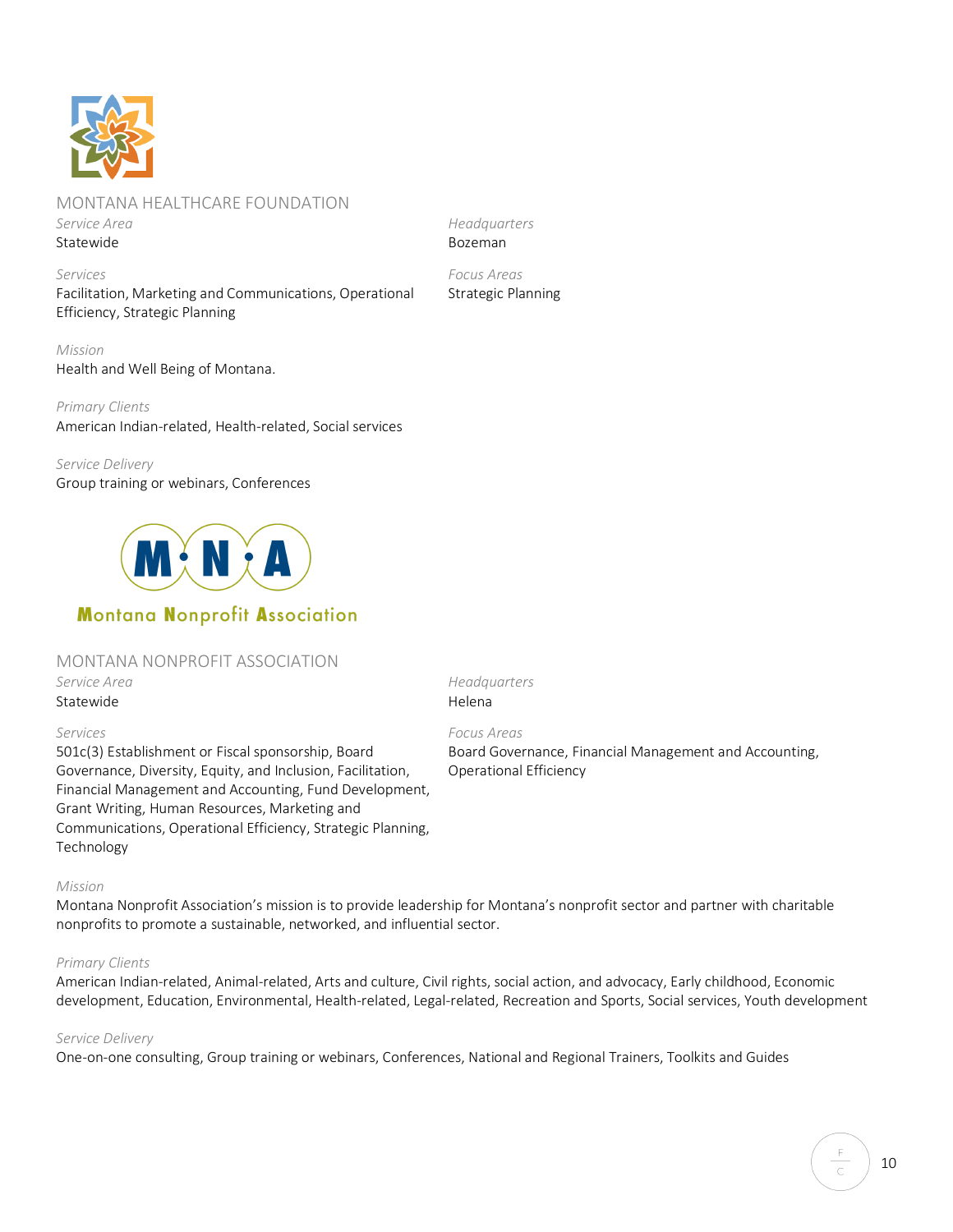# MURDOCK CHARITABLE TRUST *Service Area* Statewide

*Services*

Board Governance, Diversity, Equity, and Inclusion, Facilitation, Financial Management and Accounting, Fund Development, Grant Writing, Human Resources, Legal Guidance or Advice, Marketing and Communications, Operational Efficiency, Strategic Planning, Technology, Leadership

*Headquarters* Vancouver, WA

*Focus Areas* Leadership

#### *Mission*

Our Leadership and Capacity Building enrichment programs help nonprofit executives, board members, business and community leaders, young professionals and other influencers grow to better serve their organizations and communities.

#### *Primary Clients*

American Indian-related, Animal-related, Arts and culture, Civil rights, social action, and advocacy, Early childhood, Economic development, Education, Environmental, Health-related, Legal-related, Recreation and Sports, Social Services, Youth development

> *Headquarters* Billings

#### *Service Delivery*

One-on-one consulting, Group training or webinars, Conferences, Toolkits and Guides



# SAMPLE FOUNDATION *Service Area* Statewide

#### *Services*

Fund Development, Operational Efficiency, Strategic Planning

*Focus Areas* 501c(3) Establishment or Fiscal sponsorship, Technology

*Mission* Serving not for profits in the state of Montana.

*Primary Clients* American Indian-related, Early childhood, Education, Health-related, Social Services, Youth development

*Service Delivery* Grants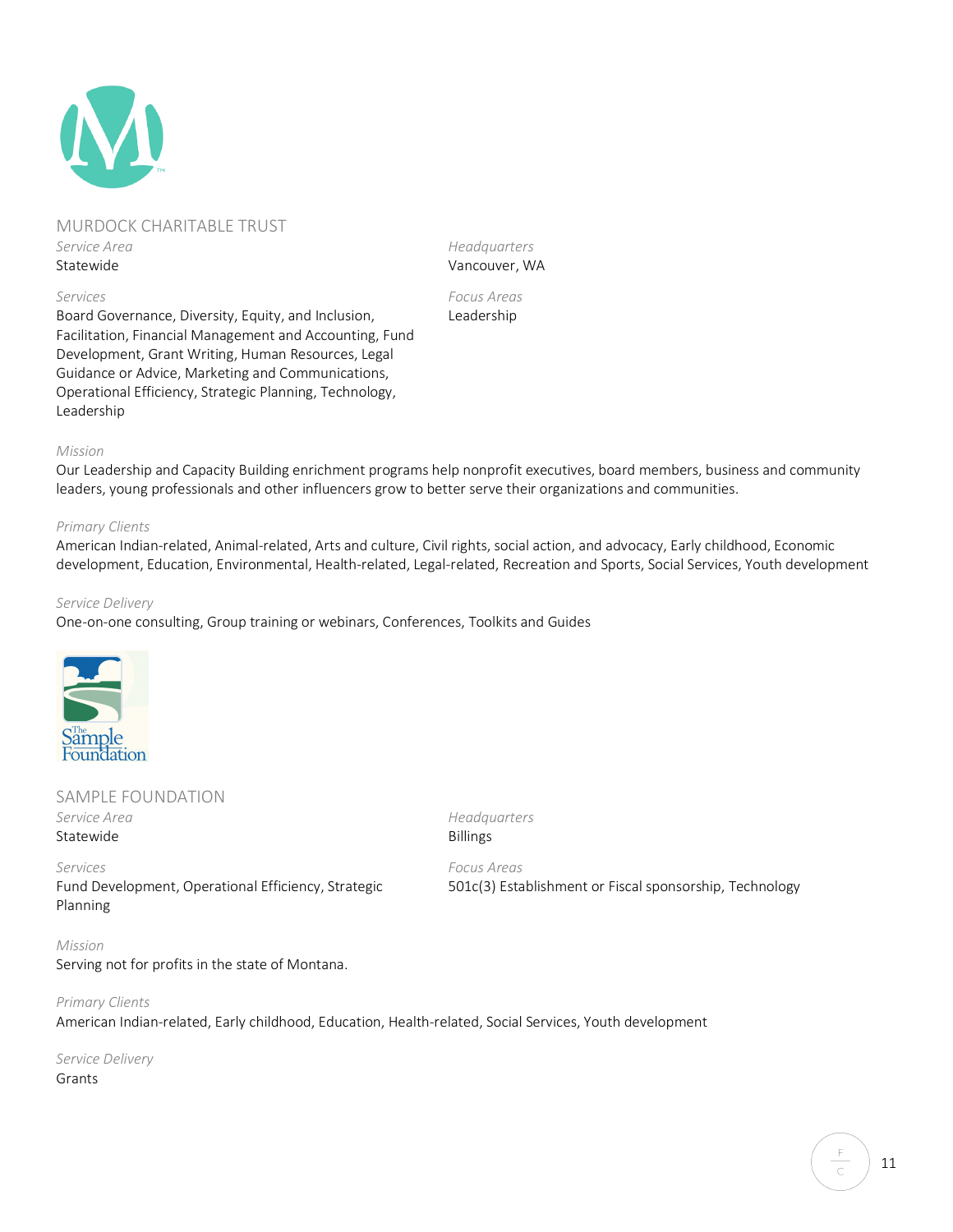

# UM CENTER FOR CHILDREN AND FAMILIES

*Service Area* Statewide

*Services*

*Headquarters* Missoula

Diversity, Equity, and Inclusion, Fund Development, Grant Writing, Human Resources, Marketing and Communications, Operational Efficiency, Strategic Planning, Technology

*Focus Areas* Grant Writing, Marketing and Communications, Strategic Planning

#### *Mission*

The mission of the Center is enhancing the health of Montanans by transforming the systems that serve us. We envision a Montana where everyone is served by high-quality and equitable systems of care.

> *Headquarters* Missoula

#### *Primary Clients*

Education, Health-related, Social Services, Youth development

#### *Service Delivery*

One-on-one consulting, Group training or webinars, Toolkits and Guides



# UNIVERSITY OF MONTANA DEPARTMENT OF PUBLIC ADMINISTRATION

*Service Area* Statewide

#### *Services*

Board Governance, Diversity, Equity, and Inclusion, Facilitation, Financial Management and Accounting, Grant Writing, Human Resources, Strategic Planning, Nonprofit and public administration coursework

*Focus Areas* Diversity, Equity, and Inclusion, Human Resources, Operational Efficiency

#### *Mission*

Provide an innovative public service education for pre-career and in-career public and nonprofit administration students.

*Primary Clients* Education

#### *Service Delivery*

Group training or webinars, Conferences, Undergraduate and graduate-level coursework in degree and certificate programs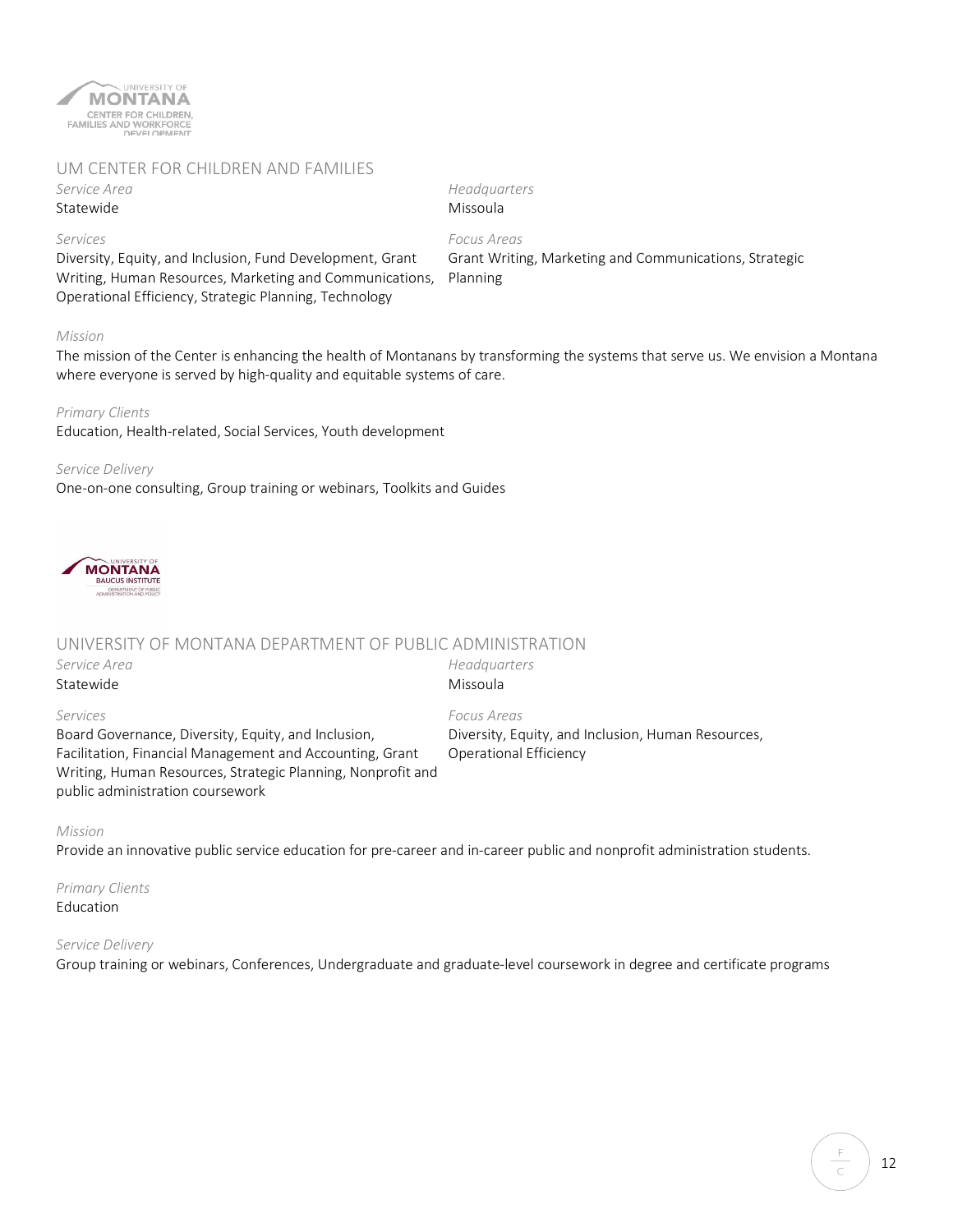

#### WHITEFISH COMMUNITY FOUNDATION

*Service Area*

Flathead Valley

*Headquarters* Whitefish

*Focus Areas*

Fund Development

Board Governance, Financial Management and Accounting,

# *Services*

Board Governance, Financial Management and Accounting, Fund Development, Marketing and Communications, Operational Efficiency, Strategic Planning, Technology

#### *Mission*

WCF is dedicated to fostering philanthropy, building endowments, and helping donors and nonprofits benefit the Flathead communities.

#### *Primary Clients*

Animal-related, Arts and culture, Early childhood, Education, Environmental, Health-related, Recreation and Sports, Social Services, Youth development

*Service Delivery* Group training or webinars

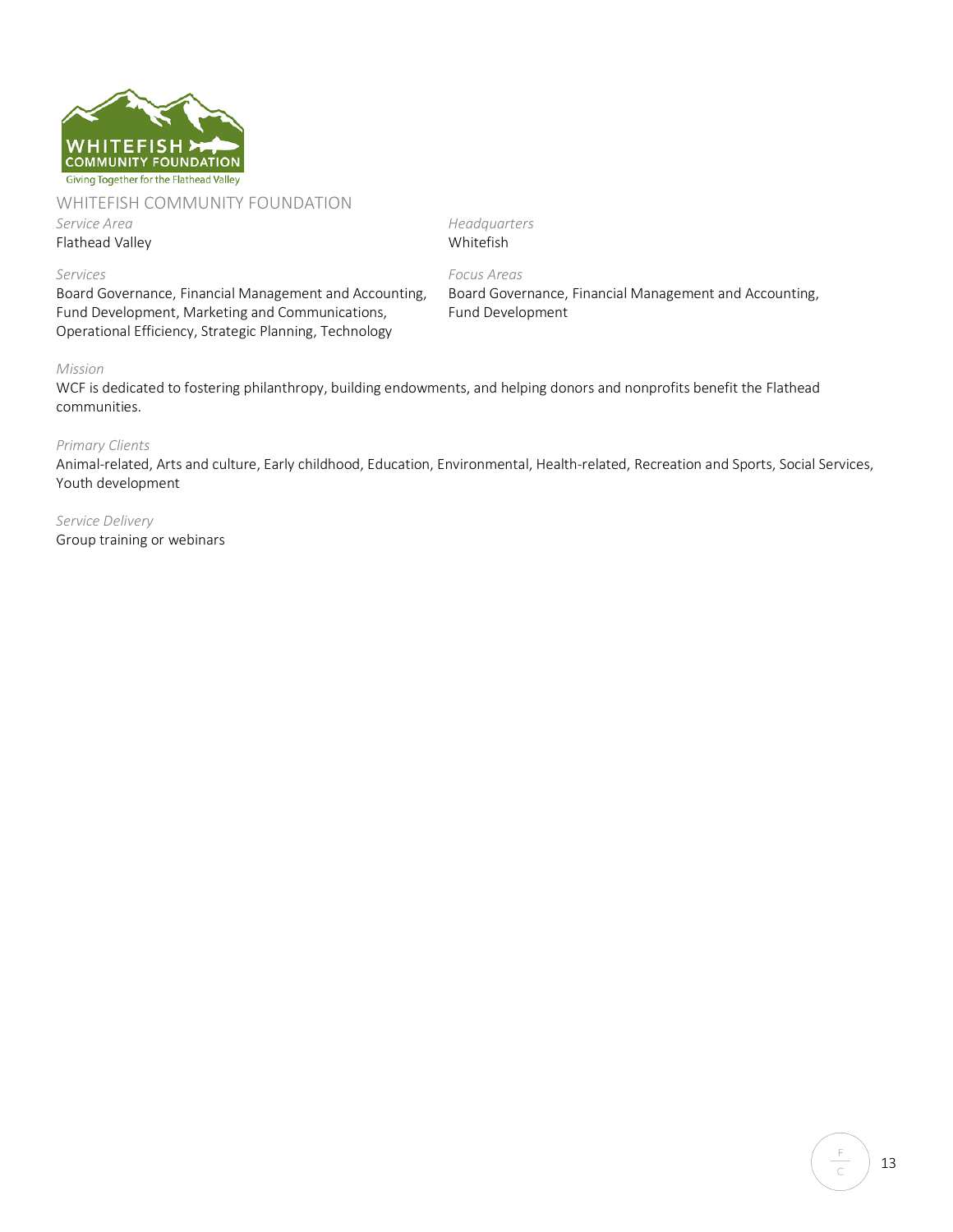# APPENDIX A: STAKEHOLDER PARTICIPANTS

# Fifteen organizations and funders were invited to participate in the landscape analysis. Of those, eleven participated:

Accelerate Montana & Blackstone Launchpad, Paul Gladen High Stake Foundation, Mary Stranahan and Ann Quirk Missoula Nonprofit Center, Dani Howlett Montana Community Foundation, Mary Rutherford Montana Healthcare Foundation, Ted Madden Montana Nonprofit Association, Shelby Rogala Murdock Charitable Trust, Dana Miller Sample Foundation, Barbara Sample University of Montana Center for Children and Families, Ryan Tolleson Knee University of Montana Public Administration, Christina Barsky Whitefish Community Foundation, Linda Engh-Grady

# The following organizations did not respond to the invitation to participate in the analysis:

Anderson ZurMuehlen Associated Employers HOPA Mountain University of Montana Experiential Learning and Student Success